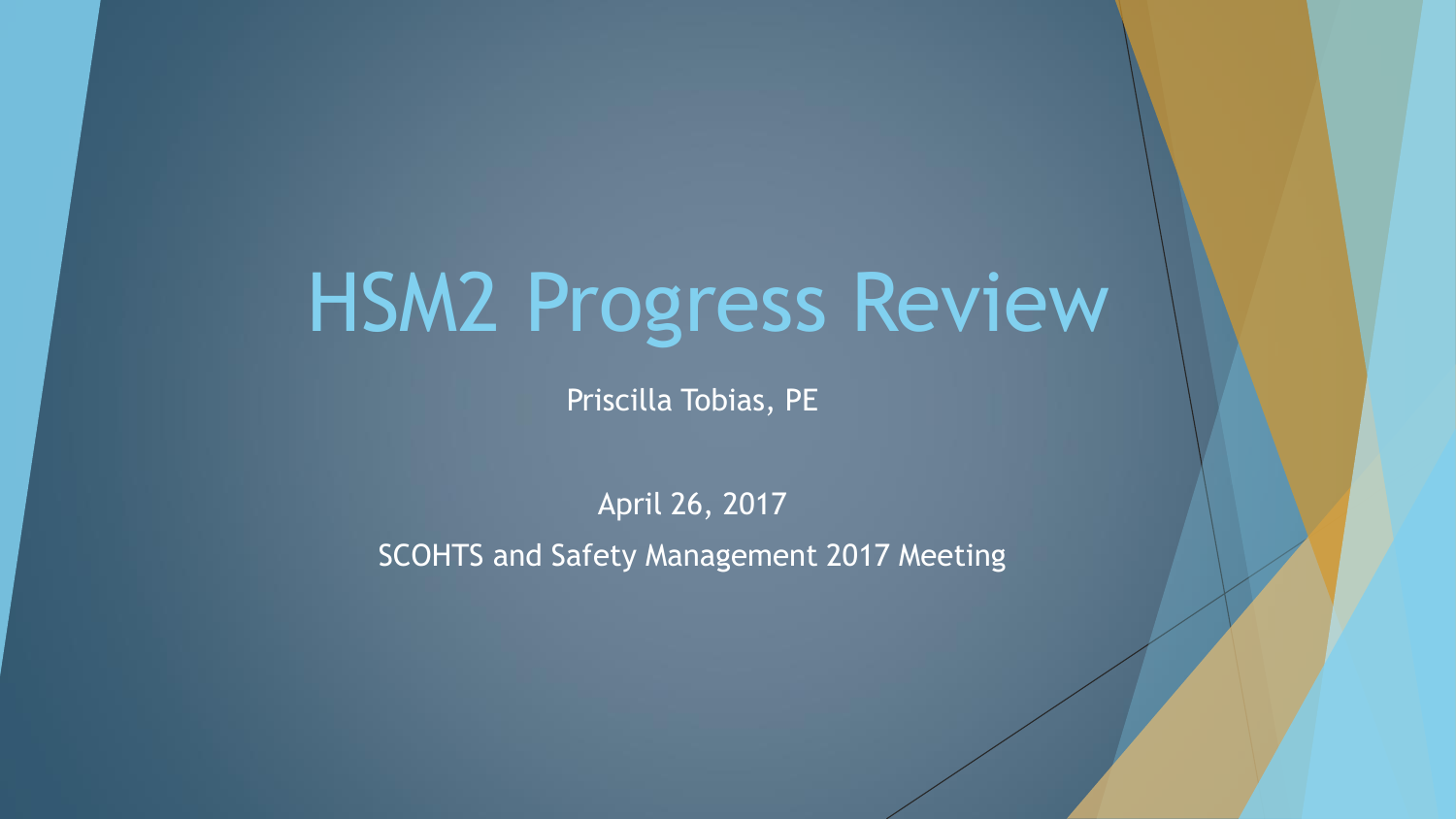# Agenda

# **AASHTO HSM 2**

- Review Schedule
- Review Process

▶ Overview of comments Draft 1

- **Major Decisions** 
	- Human Factors
	- Part D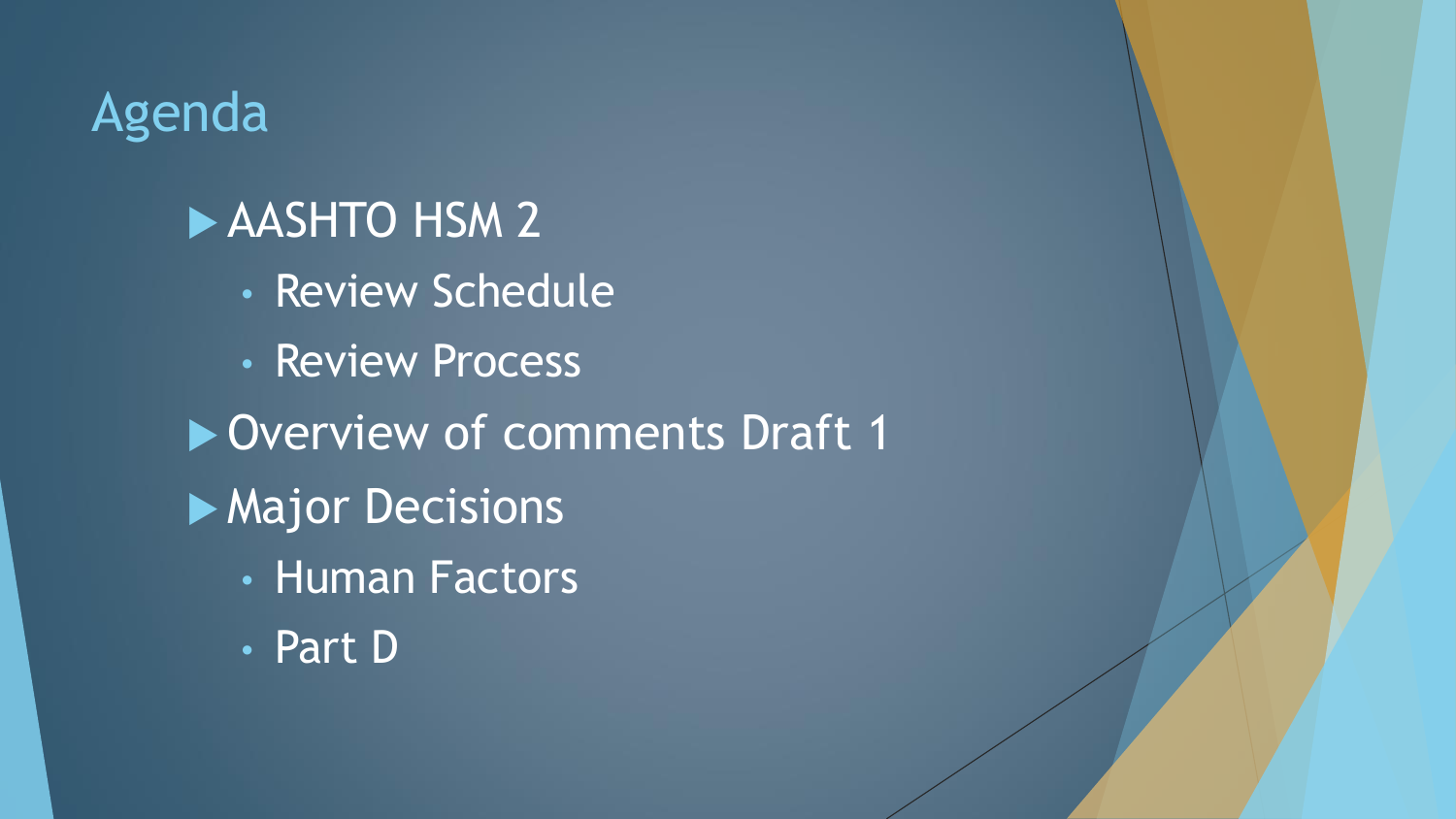#### **Schedule for Circulation of Drafts (as of 11/2016)**

| HSM 2nd<br>ed.,<br>Draft # | <b>Materials Included</b>                                                                                                                                                                                              | <b>Plan for</b><br><b>Changes due</b><br>to Panel                                  | <b>Deadline for</b><br><b>Panel Approval</b><br>of Plan for<br><b>Changes</b> | HSM 2nd Ed.<br><b>Drafts Due to</b><br>Panel/<br><b>Stakeholders</b> | <b>Deadline for</b><br><b>Comments</b><br>from<br><b>Stakeholders</b> | <b>Deadline for</b><br><b>Comments</b><br>from Panel |
|----------------------------|------------------------------------------------------------------------------------------------------------------------------------------------------------------------------------------------------------------------|------------------------------------------------------------------------------------|-------------------------------------------------------------------------------|----------------------------------------------------------------------|-----------------------------------------------------------------------|------------------------------------------------------|
|                            | First draft of: Part A<br>Introduction, Chapter 1,<br><b>Annotated Outline for Chapter</b><br>2, Chapter 3, Part A Appendix,<br>Part B Introduction, Part B<br>Appendix, Chapter 4, Chapter<br>7, Chapter 8, Chapter 9 | April 1, 2016<br>(Task 3)                                                          | July 15, 2016<br>(Task 5)                                                     | December 1,<br>2016                                                  | January 17,<br>2017                                                   | February 28,<br>2017                                 |
| $\overline{2}$             | First draft of: Chapter<br>2, Chapter 5, Chapter 6, All of<br>Part D, Part C Introduction,<br>Part C Appendix, Chapter 18                                                                                              | March 15,<br>2017 (Subtask<br>8.2)                                                 | April 15, 2017<br>(Subtask 10.1)                                              | August 15,<br>2017                                                   | September 15,<br>2017                                                 | October 31,<br>2017                                  |
| 3                          | First draft of: Chapter 10,<br>Chapter 11, Chapter 12,<br>Chapter 19                                                                                                                                                   | Changes made based on previous<br>Plan for Changes Provided in<br>Subtask 10.1     |                                                                               | April 1, 2018                                                        | May 1, 2018                                                           | August 13,<br>2018                                   |
| <b>Final</b><br>draft      | Final drafts of: All chapters<br>and appendices                                                                                                                                                                        | Edits made based on previous<br>comments from Panel and Key<br><b>Stakeholders</b> |                                                                               | March 1,<br>2019                                                     | No Review for<br>Key<br><b>Stakeholders</b>                           | June 1, 2019                                         |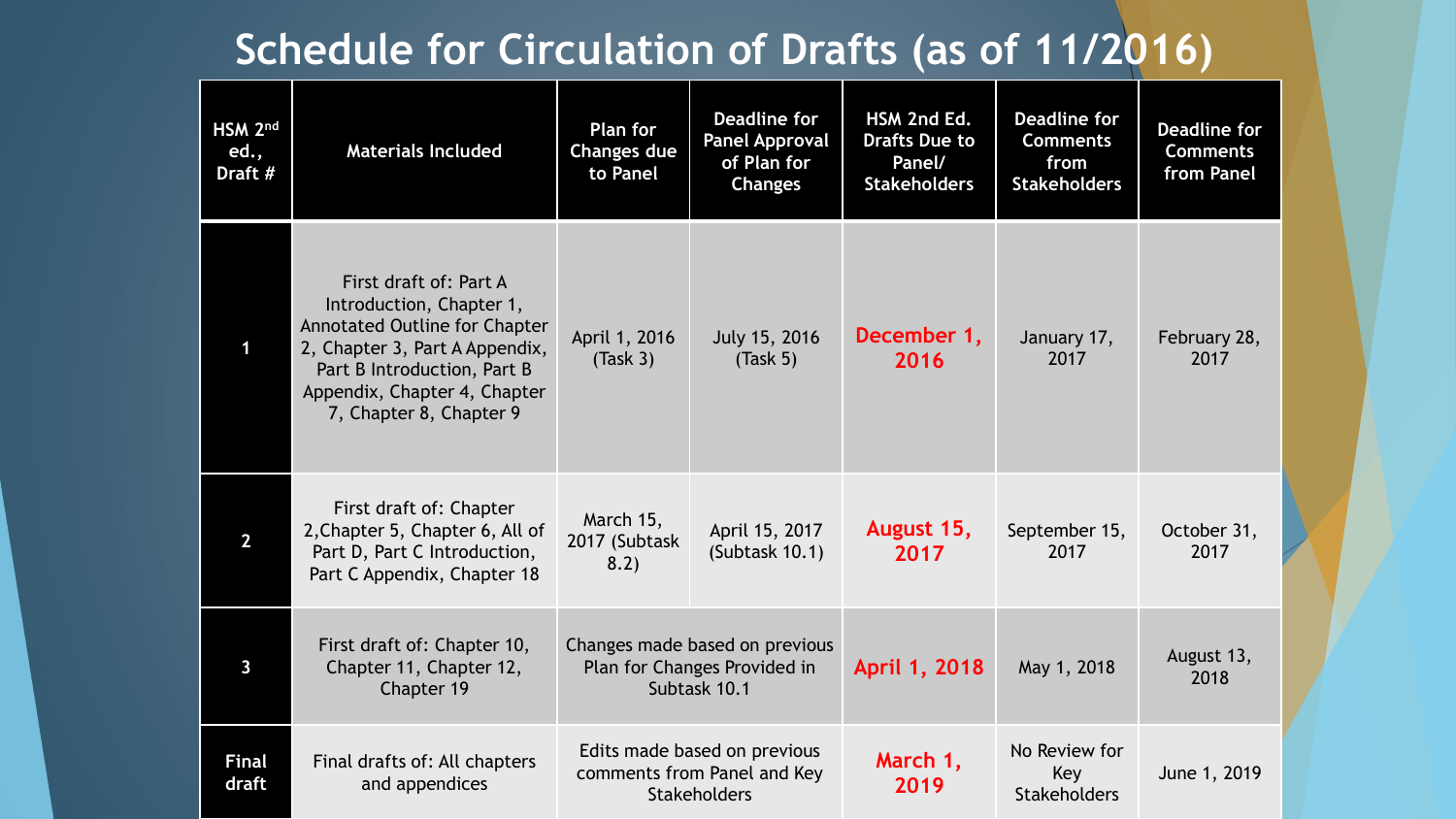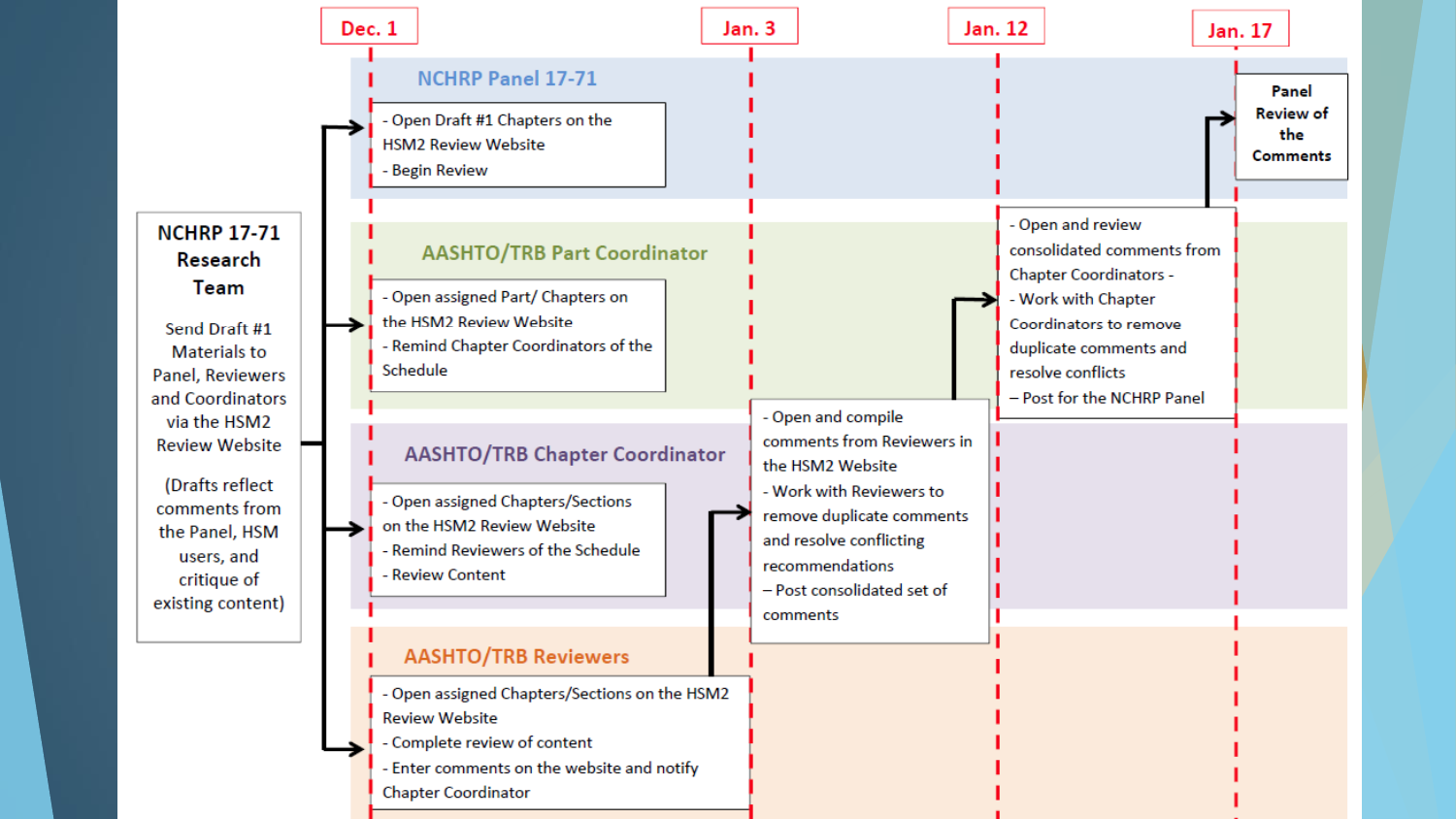# Fundamentals of the Project 17-71 Effort

lacktrite of the HSM **Main purpose is to:**  $\circ$  integrate new research findings o correct errors and omissions  $\circ$  improve usability ▶ Structure and format of the HSM will remain basically the same Will remain a print manual per AASHTO direction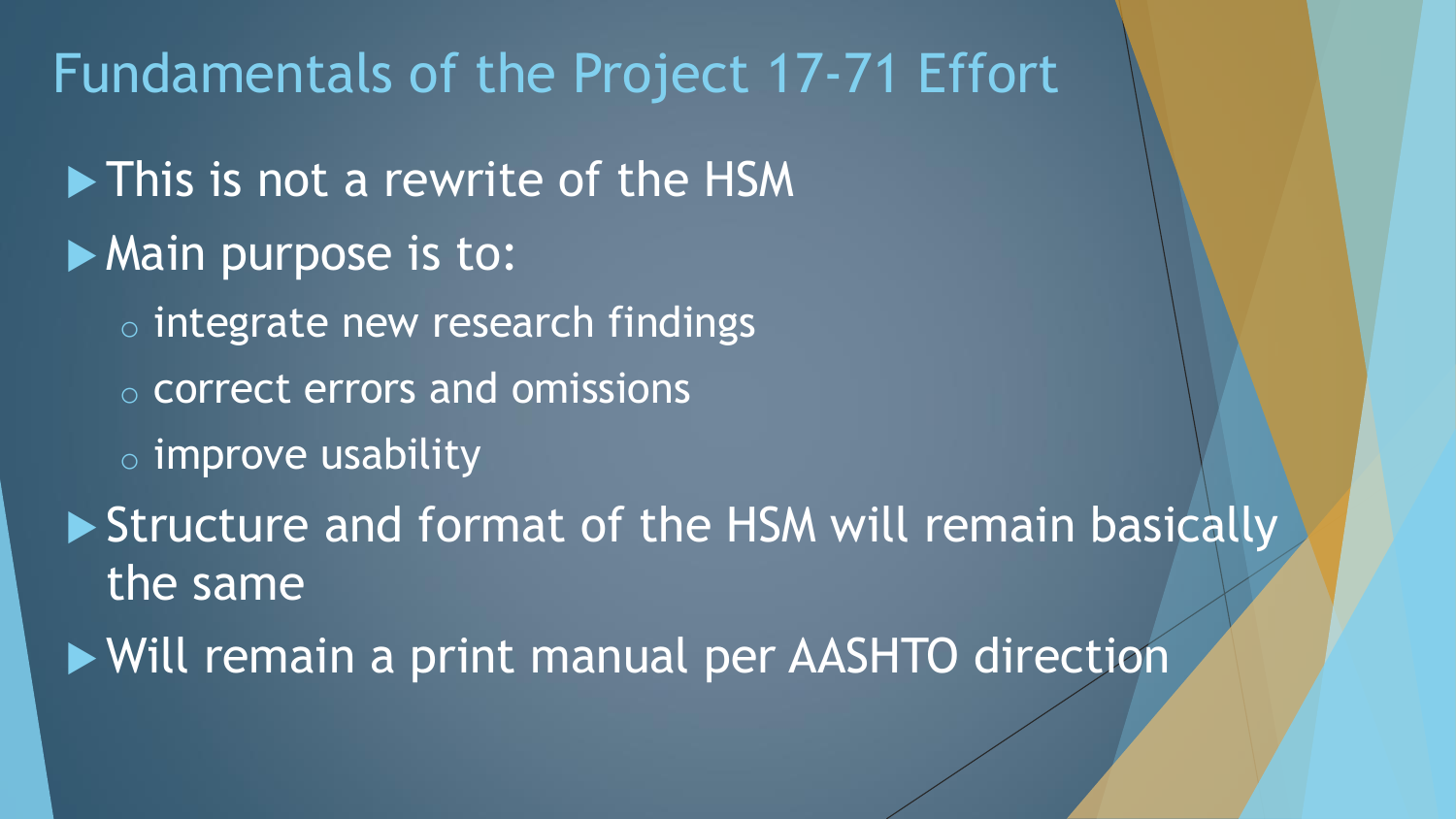# Background and Summary

▶ Volunteer reviewers have an opportunity to review the draft chapters and provide advice and recommendations to the Project Panel

- Volunteer reviewers are drawn from:
	- o AASHTO HSM Steering Committee
	- o TRB Highway Safety Performance Committee
- Each Committee provide:
	- o Coordinator for each HSM part
	- o Coordinator for each HSM chapter
	- o Individual chapter reviewers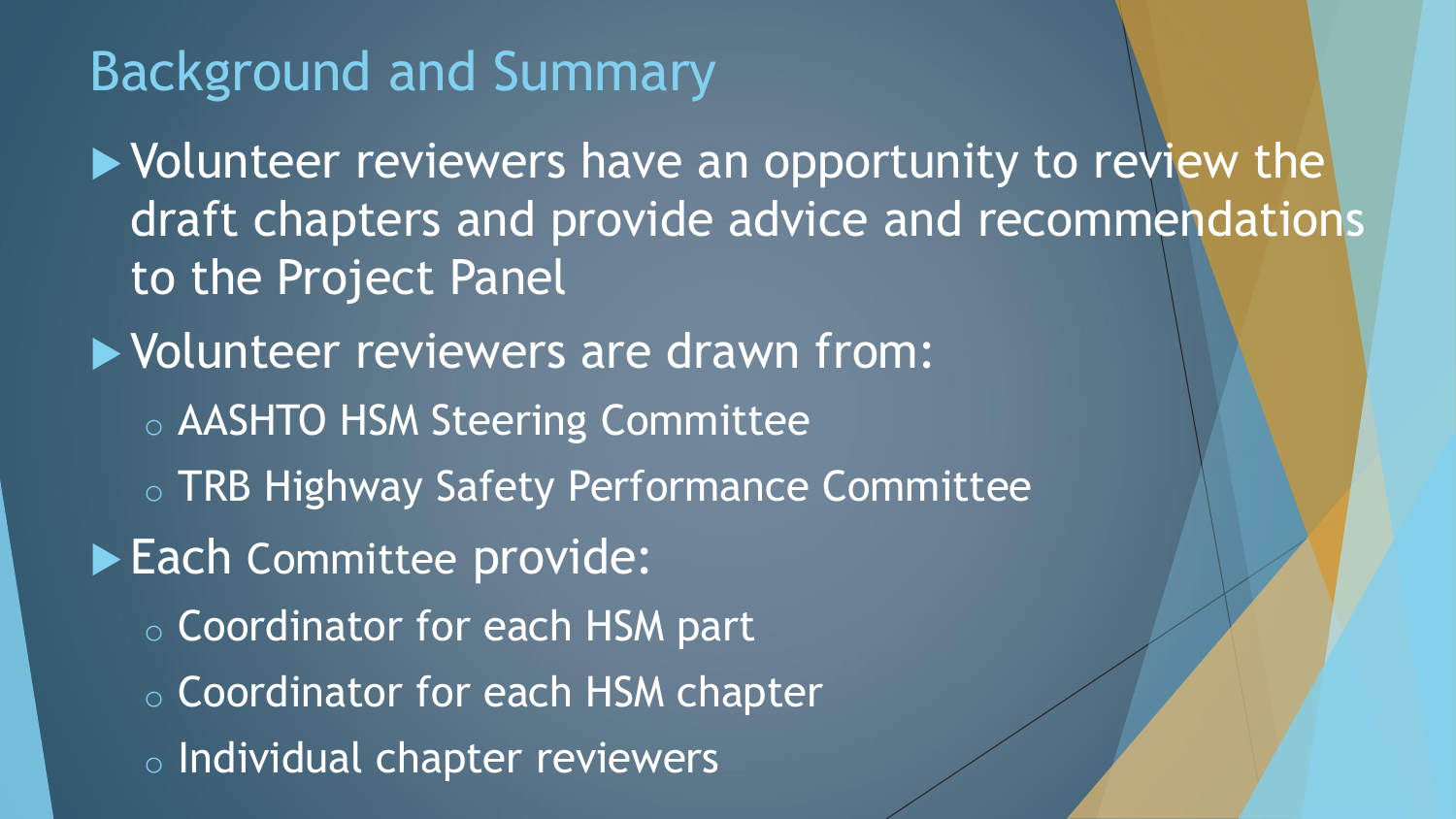# Draft 1 Included:

o Part A Chapters 1 Introduction and Overview o Part A Chapter 3 Fundamentals o Part B Chapter 4 Network Screening o Part B Chapter 7 Economic Appraisal o Part B Chapter 8 Prioritize Projects o Part B Chapter 9 Safety Effectiveness Evaluation o Introductions to Volume 1, Part B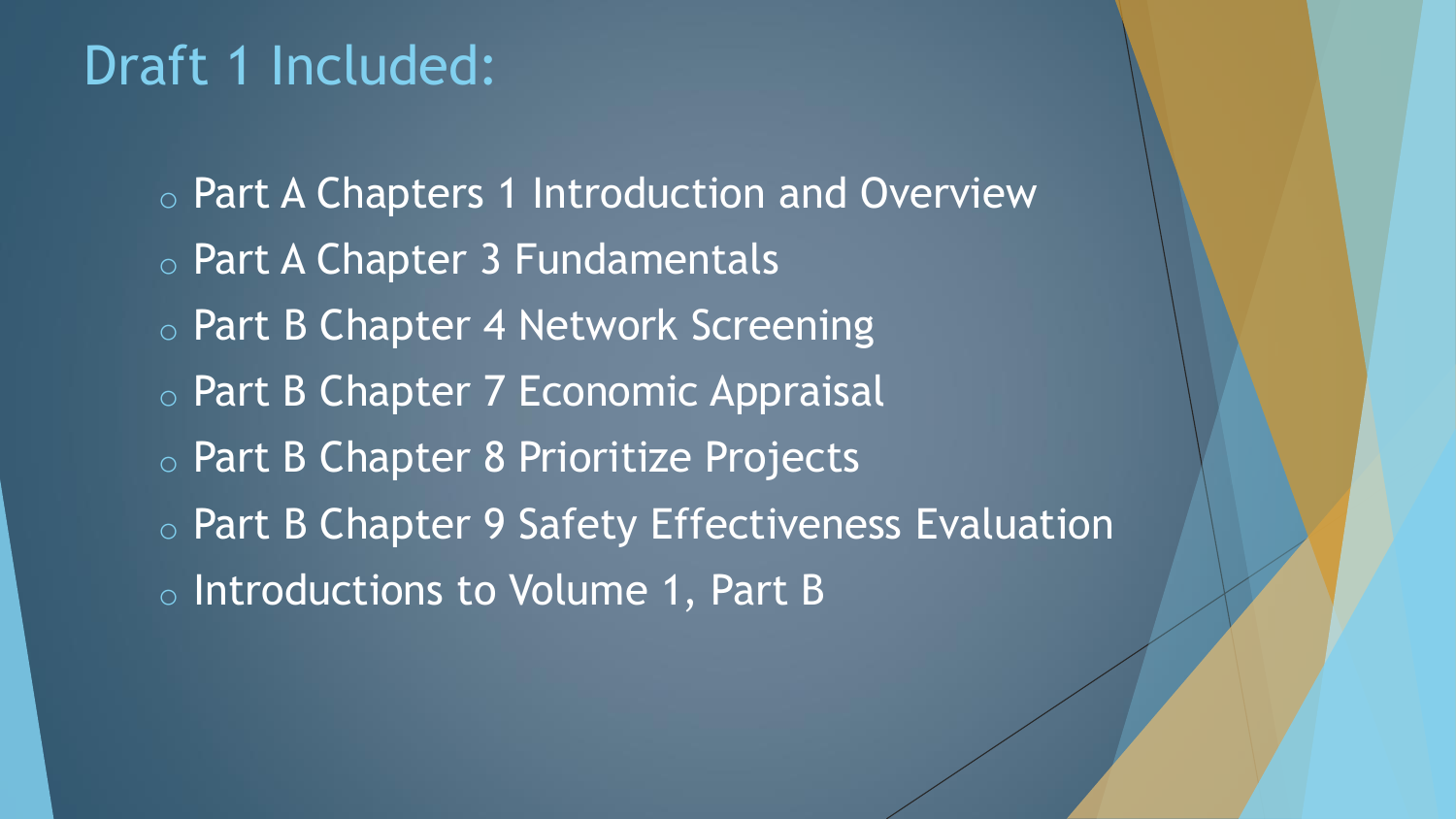# Draft 1 Progress

▶ Webinar for reviewers held on November 17, 2016 ▶ Draft 1 received on December 1, 2016 ▶ Volunteer commenting closed on January 3, 2017 o 800 total comments received o 497 comments on Chapters 3 and 4 alone ▶ Chapter Review was completed, Jan. 4 - 12 ▶ Part Review was completed, Jan. 12 - 17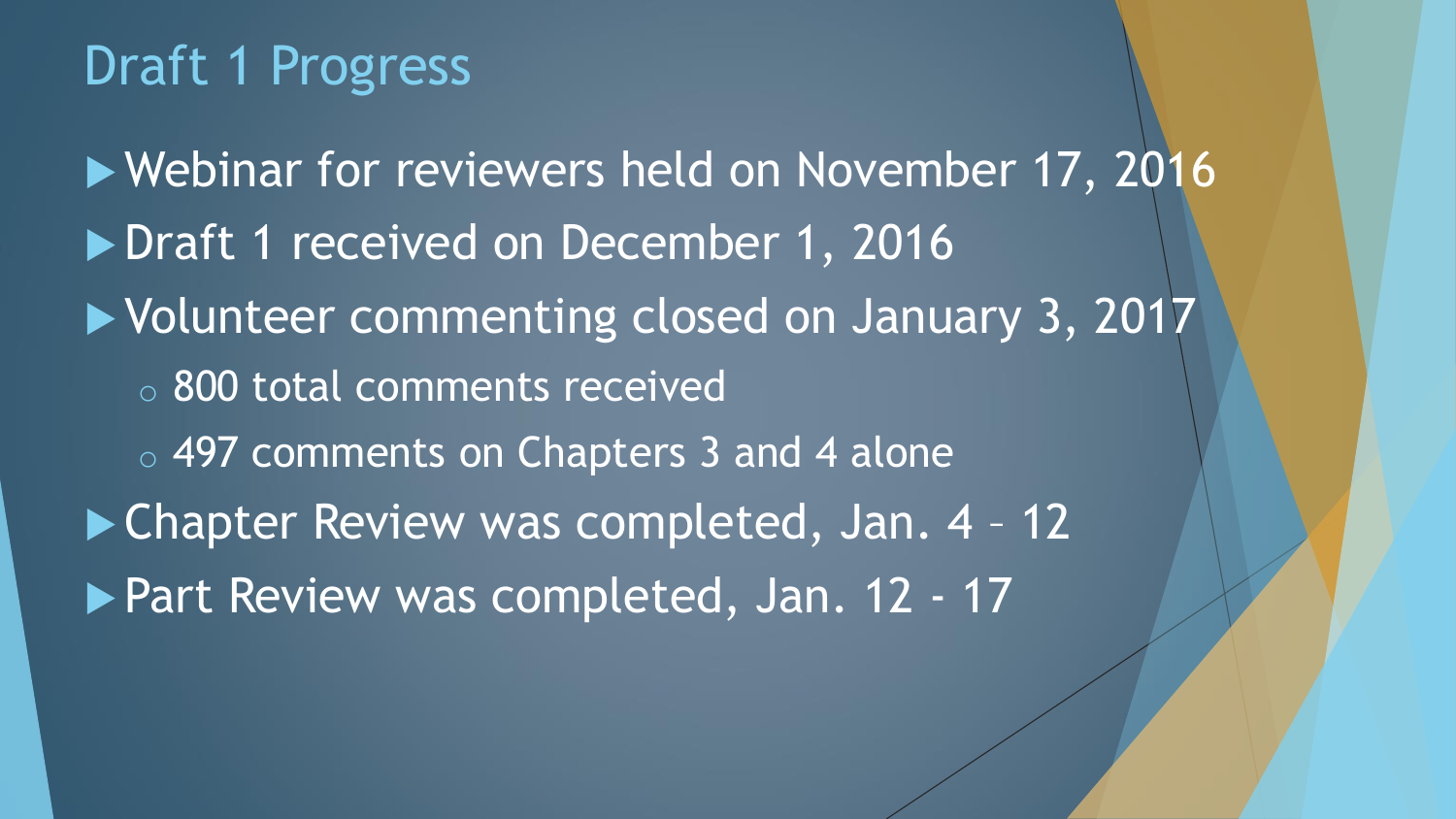# Thank you – Chapter and Part Leads!

| <b>PART</b> | <b>CHAPTER</b>               | <b>AASHTO</b>             | <b>TRB</b>         |
|-------------|------------------------------|---------------------------|--------------------|
|             | Chapter 1 & Volume 1 Preface | <b>Bonnie Polin</b>       | Ida van Schalkwyk  |
|             | Chapter 2                    | Kohinoor Kar              | Tim Neuman         |
|             | Chapter 3 & Appendices       | Derek Troyer, Jerry Roche | <b>Tim Neuman</b>  |
| B           | Part B Intro                 | Stephen Read              | Doug Harwood       |
|             | Chapter 4 & Appendices       | April Renard              | <b>Beth Wemple</b> |
|             | Chapter 5 & Appendices       |                           | John Nitzel        |
|             | Chapter 6                    | <b>Scott Jones</b>        | <b>Adam Weiser</b> |
|             | Chapter 7 & Appendices       | Scott Jones               | Ida van Schalkwyk  |
|             | Chapter 8 & Appendices       | <b>Tim Barnett</b>        | <b>Tim Neuman</b>  |
|             | Chapter 9 & Appendices       | <b>Adam Weiser</b>        | Daniel Carter      |
|             | Part C Intro                 |                           | John Ivan          |
|             | Chapter 10 & Appendices      |                           | Ida van Schalkwyk  |
|             | Chapter 11 & Appendices      |                           | Ida van Schalkwyk  |
|             | Chapter 12 & Appendices      | Scott Jones               | Mike Dimaiuta      |
|             | Chapter 18 & Appendices      | Scott Jones               | John Ivan          |
|             | Chapter 19 & Appendices      | Scott Jones               | John Ivan          |
| D           | Chapter 13                   |                           |                    |
|             | Chapter 14                   |                           |                    |
|             | Chapter 15                   |                           |                    |
|             | Chapter 16                   |                           |                    |
|             | Chapter 17                   |                           |                    |

| <b>PART</b> | <b>AASHTO</b>       | <b>TRB</b>             |
|-------------|---------------------|------------------------|
| A           | Jason Siwula        | Ida van Schalkwyk      |
| B           | Stephen Read        | Doug Harwood           |
|             | <b>Bonnie Polin</b> | Karen Dixon, John Ivan |
|             |                     | John Ivan              |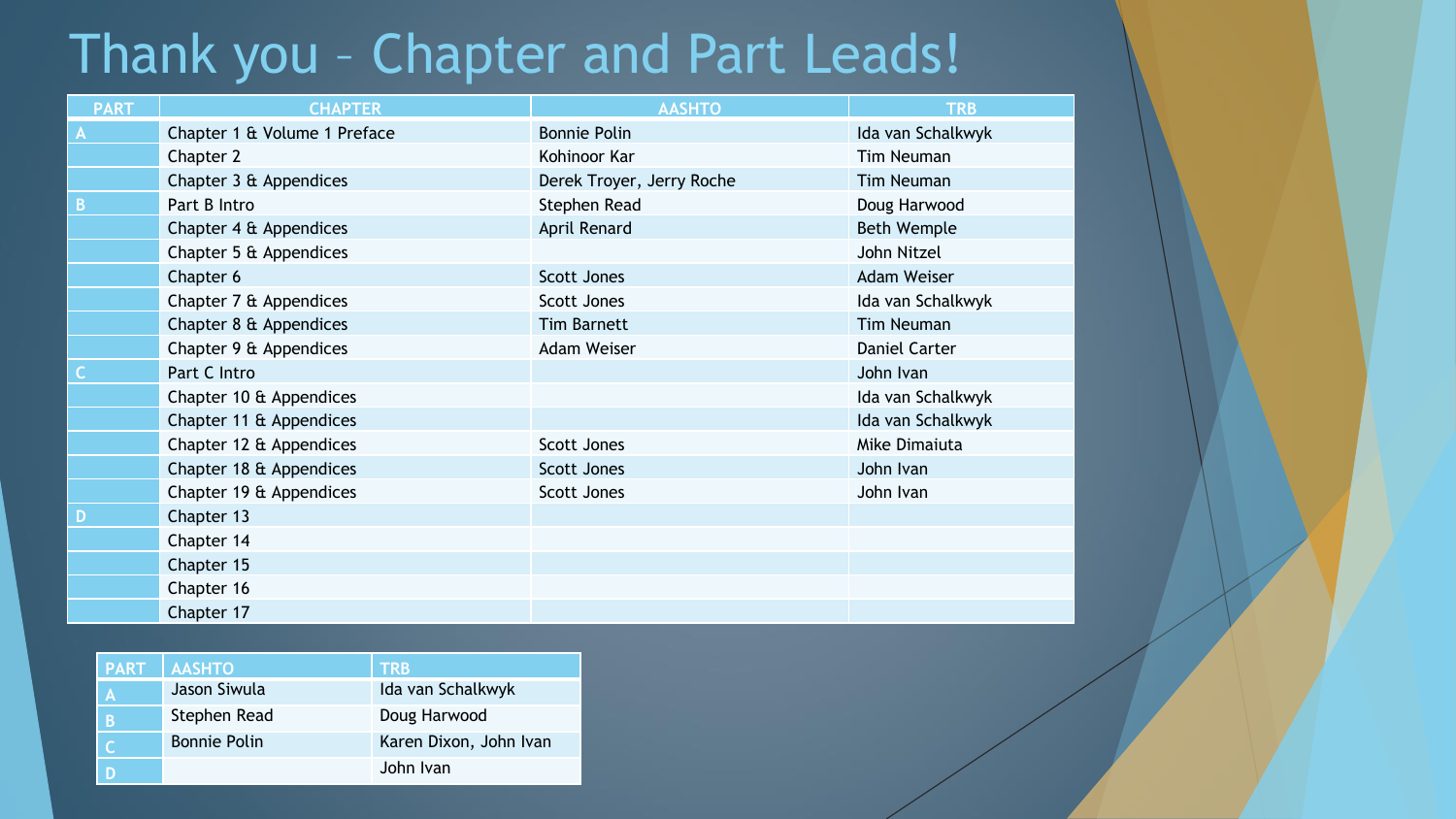# Overview of Draft 1 Part B **Adding/Dropping Methods**

 $\circ$  Consider options regarding the inclusion of simple, obsolete or otherwise not-recommended methods in Chapter 4

- Include these methods in the body of the text with discussion of pros and cons.
- Mention these methods in the body of the text, but relocate all discussion to a chapter appendix or an online repository.

#### **Statistical Methods**

o TRB committee to review the statistical and technical methods suggested in the Chapter 4 comments.

• If appropriate, consider them for possible future research topics to determine if and how their content could be included in future editions of the HSM.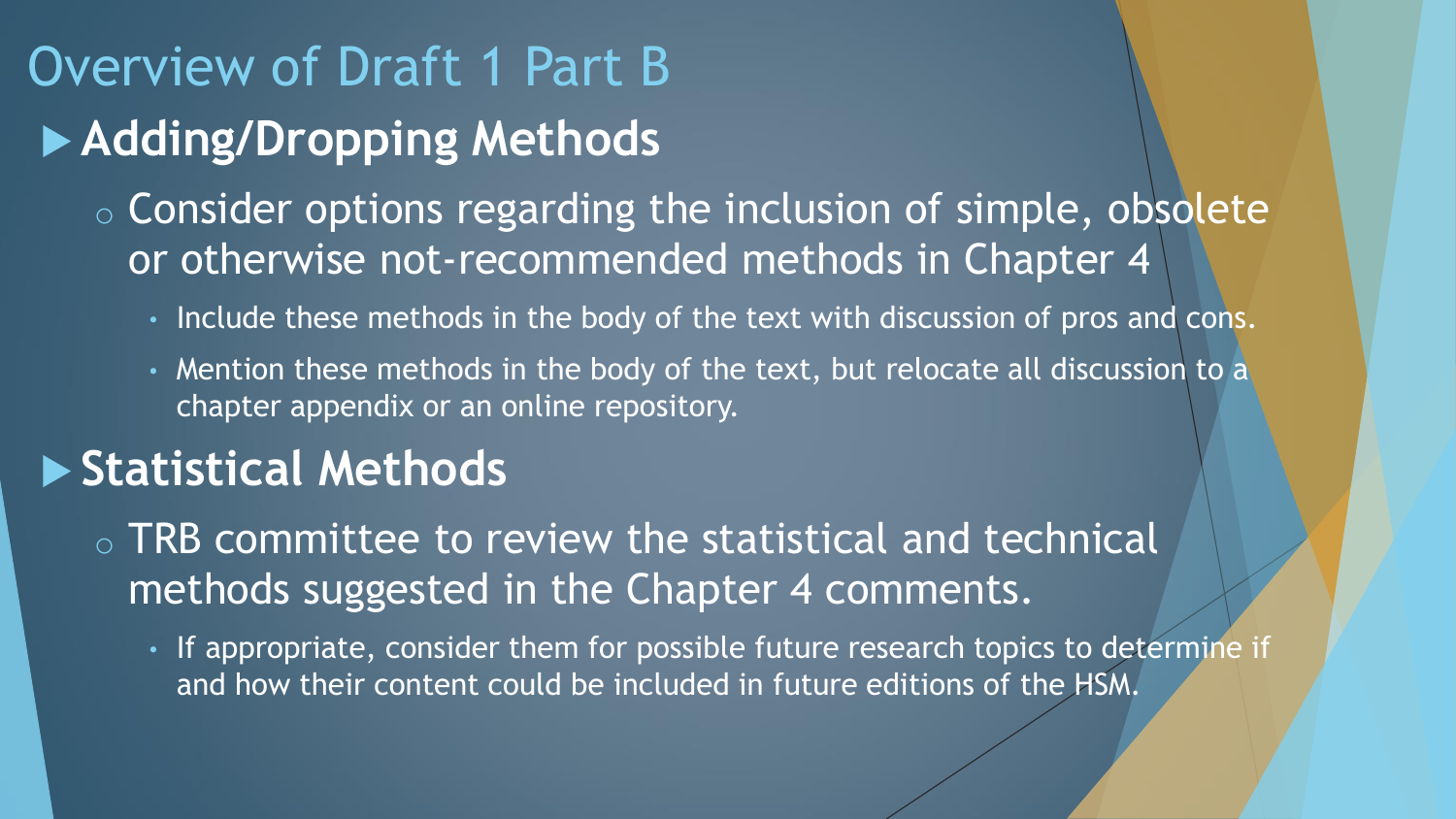## Overview of Draft 1 Part B

#### **Systemic Approach**

 $\circ$  NCHRP 17-77 is developing a guide for quantitative approaches to systemic safety analysis; consider adding interim report to HSM2

#### **Economic Cost**

o FHWA developing material to aid in the discussion; pros and cons of having nation-wide crash cost values developed

o Workshop at TRB 2017 midyear meeting; result recommendation from the TRB committee for AASHTO's consideration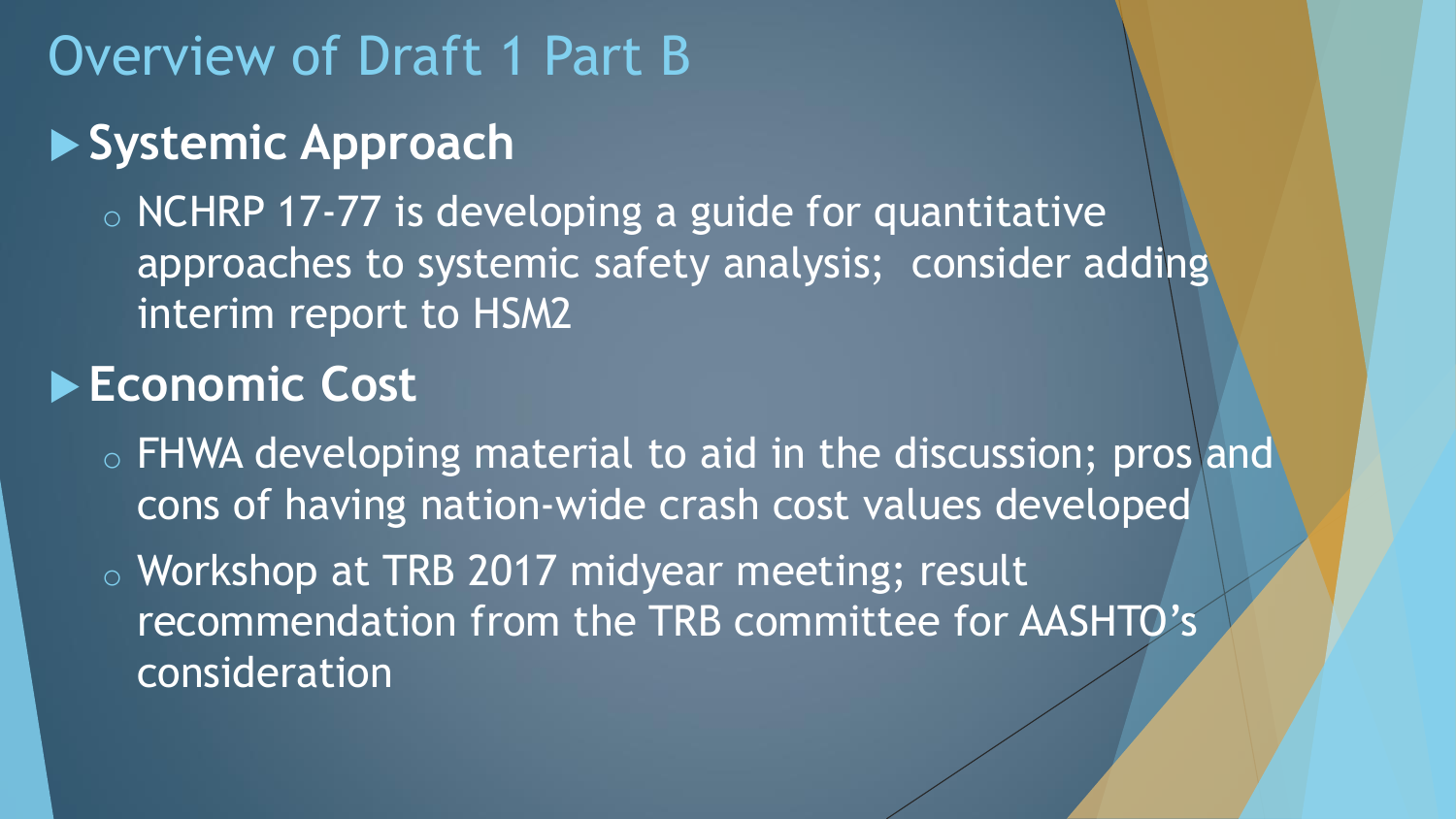## Overview of Draft 1 Part B

#### **Chapter 7 Methods**

▶ The TRB and AASHTO Chapter and Part Reviewers concur with the current additions to the Chapter 7 methods and recommend that the added methods are thoroughly explained and prioritized in the text body.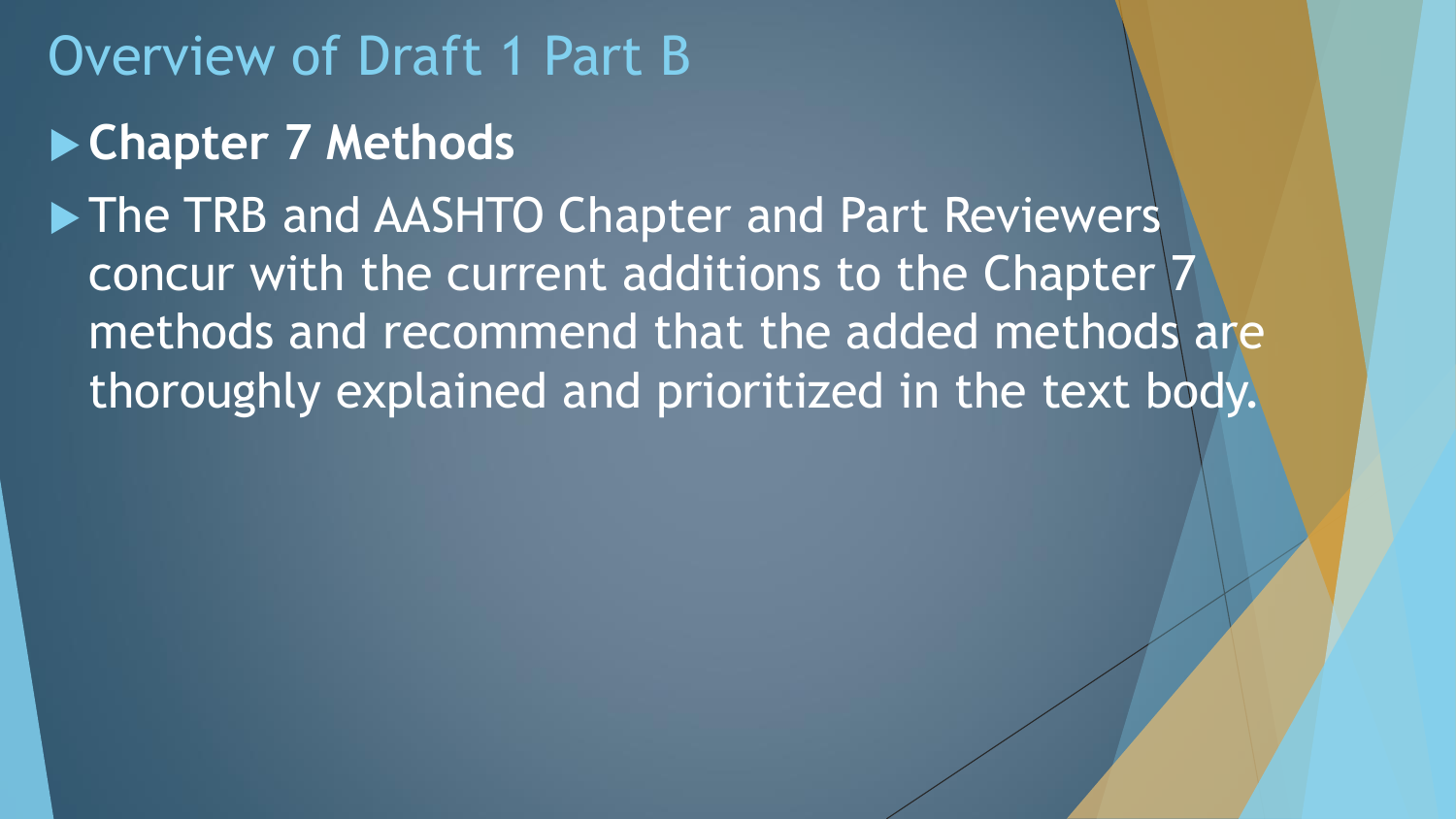# Human Factors

 White paper identified options ▶ TRB and AASHTO discussed the issues with the Options ▶ AASHTO HSM2 Steering Committee recommended Option 3 o Includes a set of revisions for Chapter 2 of the HSM to make it more actionable o Increases cross-referencing of Chapter 2 material and NCHRP's Human Factors Guidelines (NCHRP 600) o Added Human Factors discussion throughout all HSM chapters o Allows for better integration of human factors in all elements of the HSM methods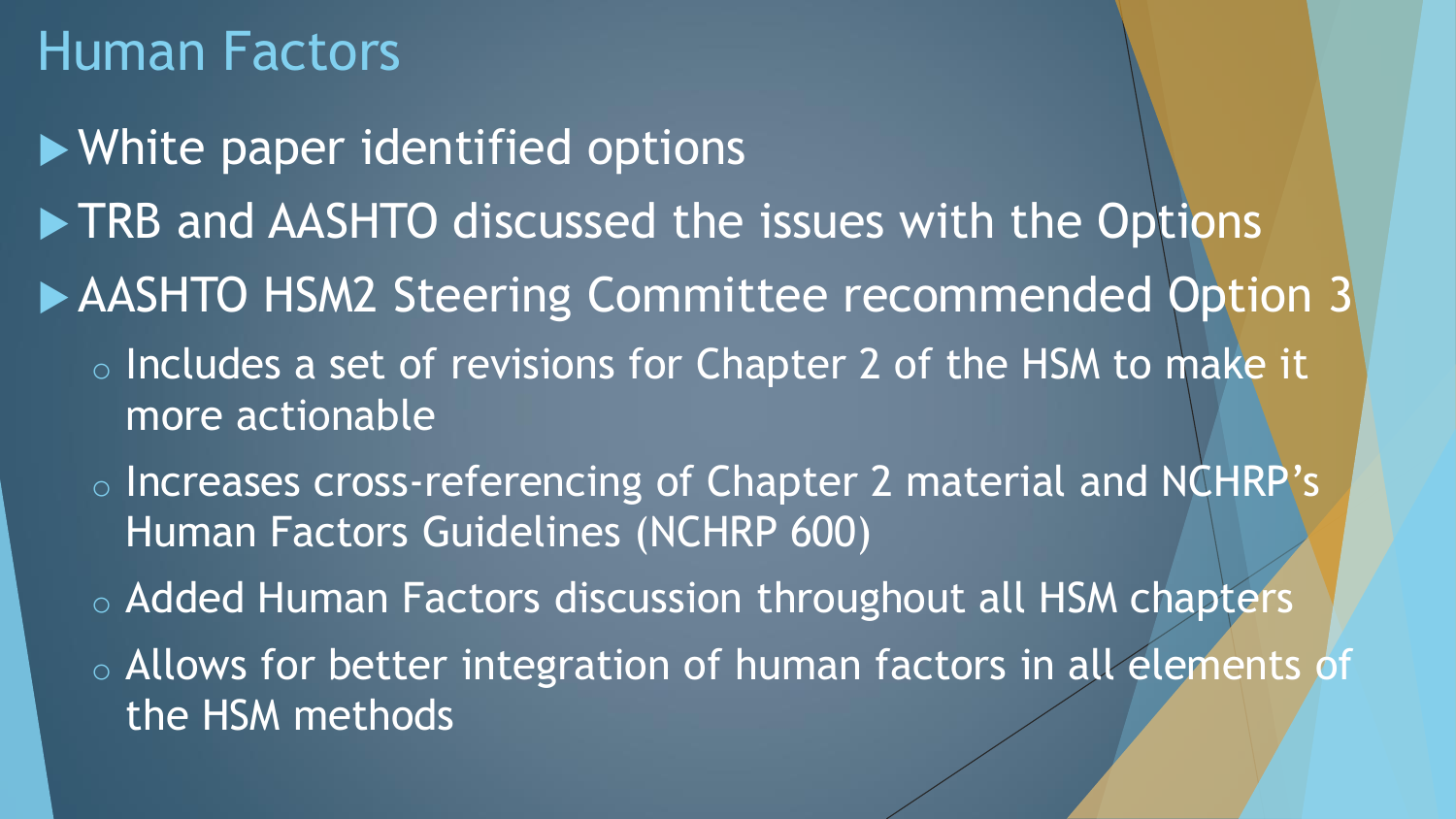# HSM2 Part D

 White paper identified options ▶ TRB and AASHTO discussed the issues with the Options AASHTO HSM2 Steering Committee recommended Option C o Removes all CMFs from HSM and directs users to FHWA's CMF **Clearinghouse** o PDF static file of HSM2 CMFs developed on a regular basis for downloading

- $\circ$  Retains guidance for using and developing and applying CMFs
- o Allows for flexibility, continual updating, and improved accessibility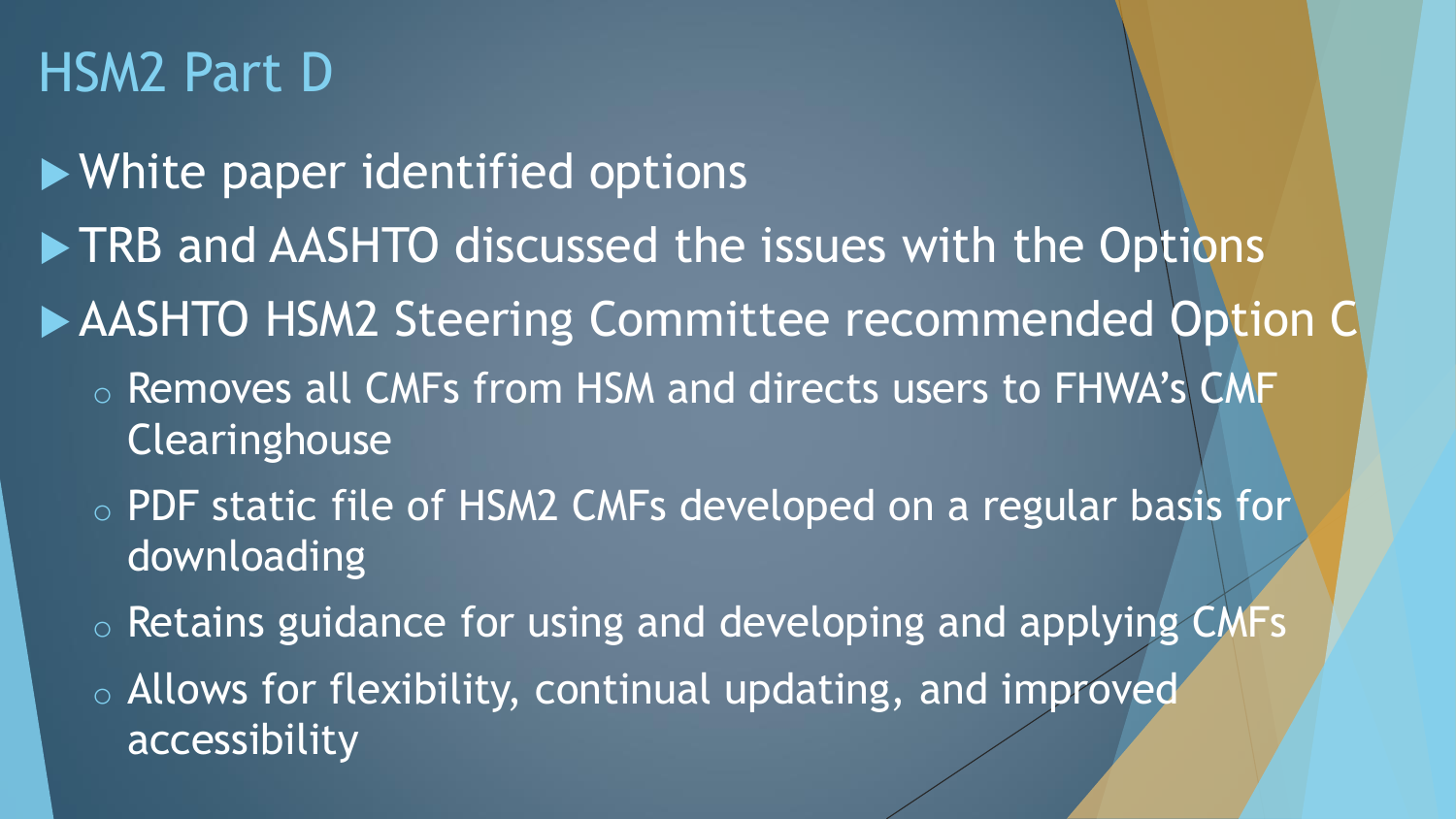### Other considerations

Bicycle and pedestrian safety Sample problem format ▶ "Real world" case studies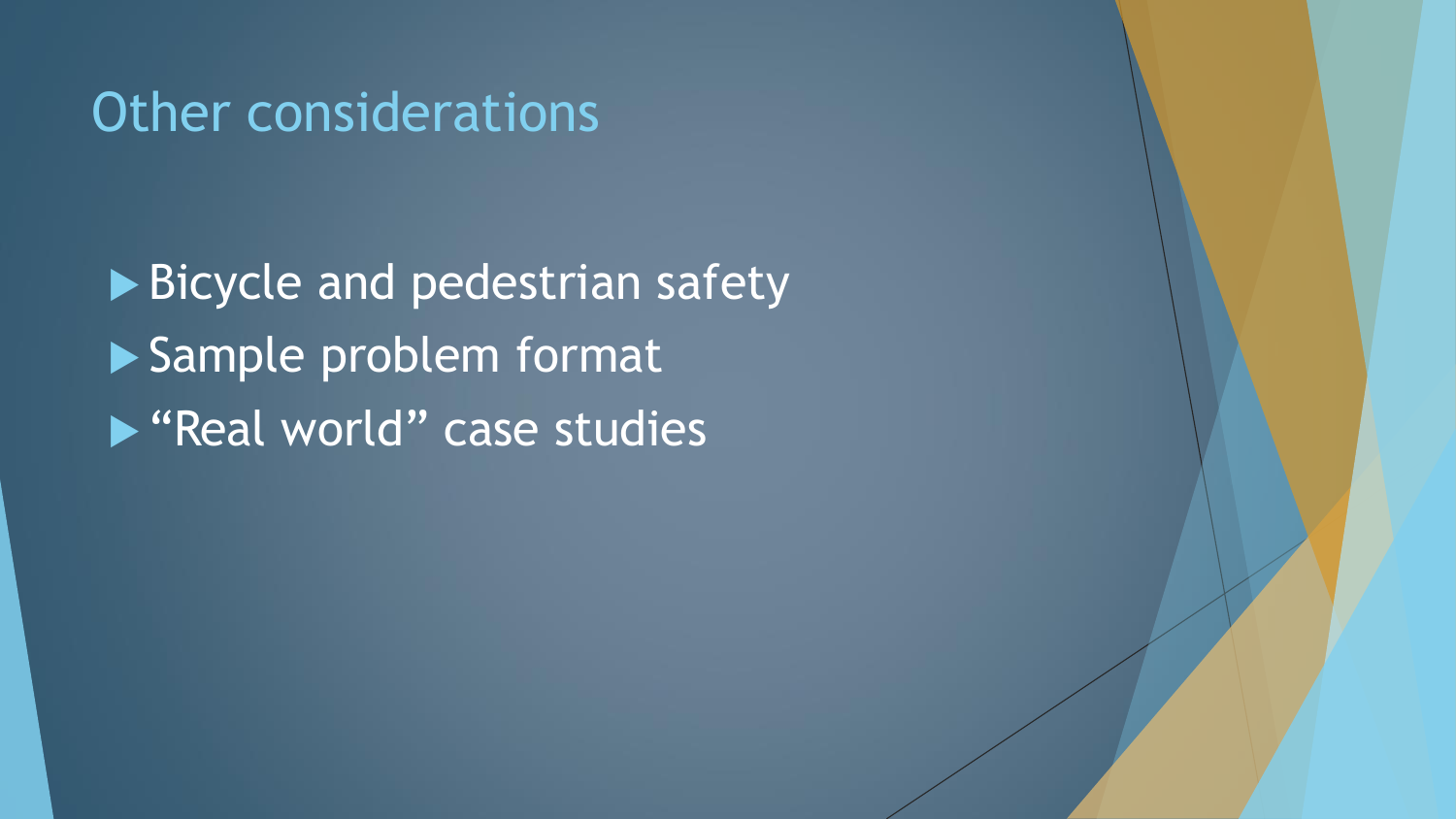## AASHTO HSM2 Draft 2 Review

#### Draft 2 Includes

o Chapter 2,Chapter 5, Chapter 6, Part D, Part C Introduction, Part C Appendix, Chapter 18

▶ Draft 2 planned to reviewers on August 15, 2017

▶ Volunteer commenting closing on September 1, 2017

▶ Chapter Review complete by September 8, 2017

▶ Part Review complete by September 15, 2017